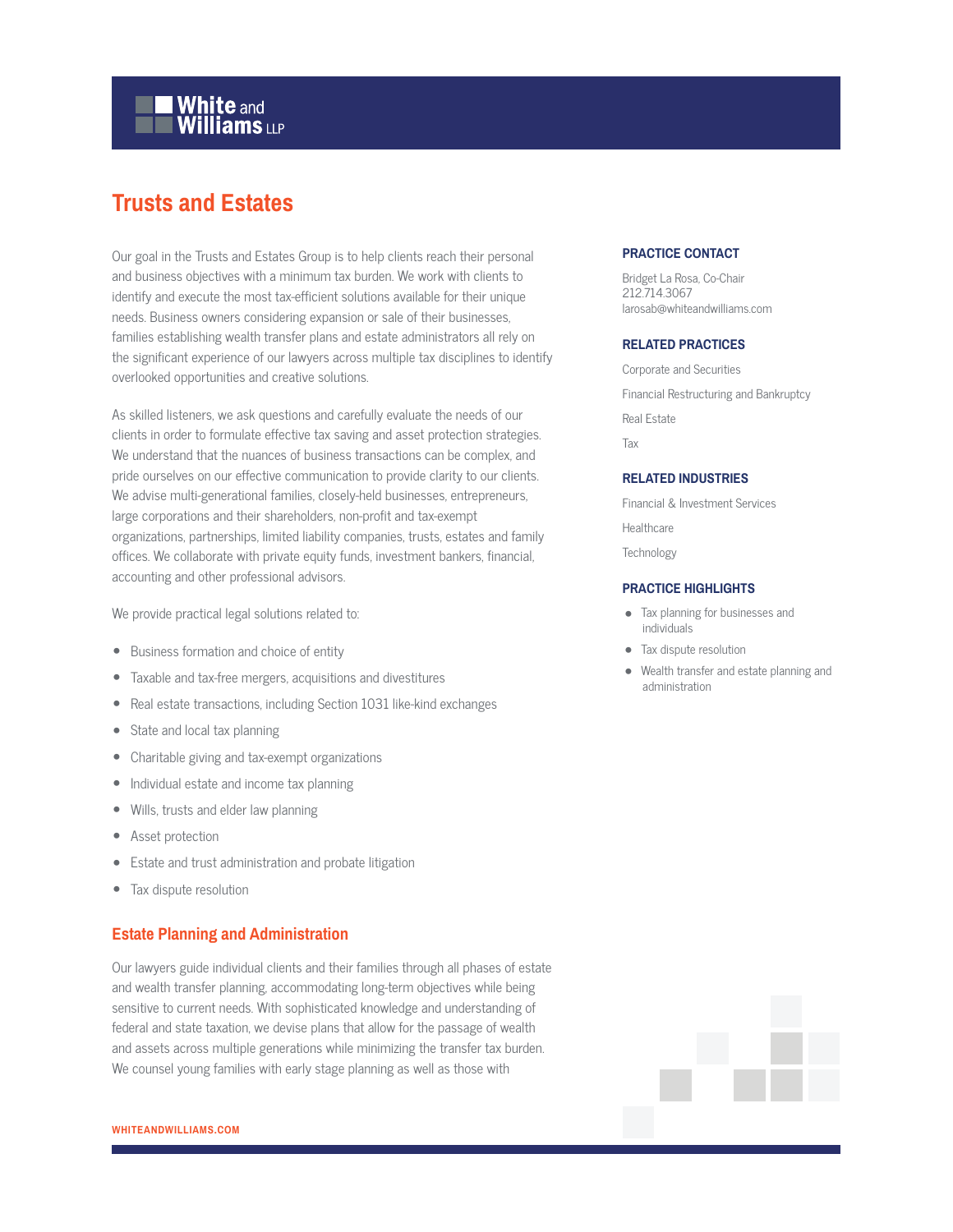

significant assets, including the ultra-high net worth, in all cases focusing on protecting and preserving family assets. We also advise individuals on ownership succession for closely-held businesses both during lifetime and by testamentary devise.

We take a collaborative approach to private wealth management, both in our internal structure and in our client relationships. Ensuring thoroughness and accessibility, each client is introduced to the appropriate lawyers and paralegals within the group to ensure that the client's needs are fully and timely addressed. Additionally, we regularly partner with our clients' other professional advisors, including accountants and investment managers, to create highly tailored and tax-efficient plans unique to each client's specific needs and desires.

As part of our estate planning practice, we have developed significant experience in the design and use of irrevocable life insurance trusts, qualified personal residence trusts, family limited partnerships and limited liability companies, charitable remainder trusts and private foundations, generation-skipping trusts, grantor retained annuity trusts, and other sophisticated estate and income tax savings techniques. Our experience includes tax audits with the Internal Revenue Service and dealings with the Art Advisory Panel, Charities Bureau of the Attorney General's Office and various Surrogate Courts.

#### **REPRESENTATIVE MATTERS**

Represented a family of a closely-held family business in designing the transfer of the business to the 5<sup>th</sup> generation, by designing a transaction structured as a sale which did not yield income taxes and shifted ownership to the next generation without incidence of the gift tax

Worked with the owner of a privately held business in its acquisition by a private equity firm while deferring a significant portion of the owner's gain from the 'sale' of such business

Worked with a number of clients to qualify for and utilize state income tax credits to minimize their overall tax burden and improve the bottom line

Resolved multiple IRS audits on issues ranging from R&D tax credits, hobby losses, and depreciation adjustments, often with little or no adjustments.

#### **NEWS**

White and Williams Lawyers Recognized as Super Lawyers and Rising Stars 11.1.21

Jared Johnson Joins White and Williams as Partner in Philadelphia 8.26.21

White and Williams Earns Tier 1 Rankings from U.S. News "Best Law Firms" 2021 11.5.20

Congratulations 2020 DE, MA, NY and PA Super Lawyers and Rising Stars 11.5.20

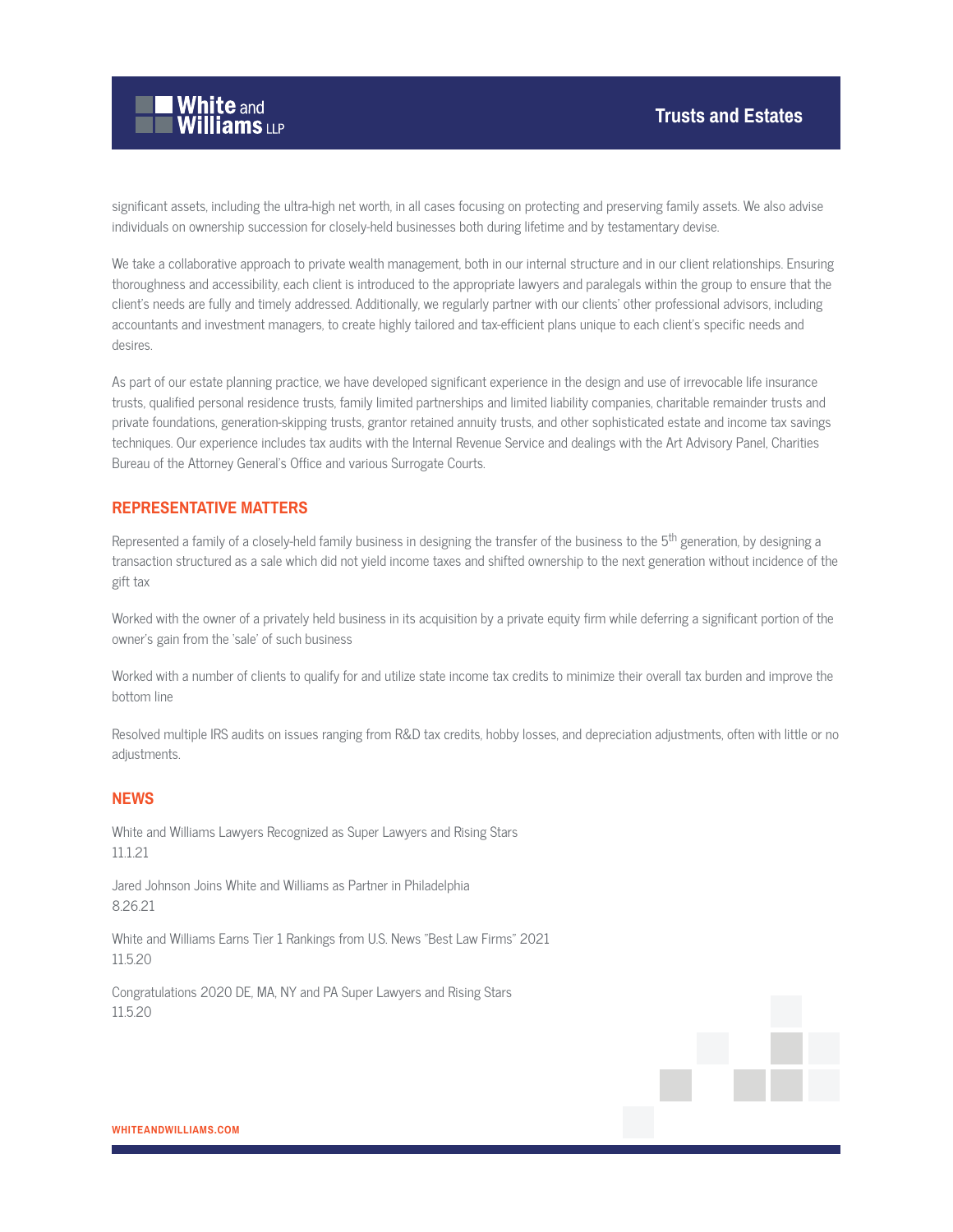

White and Williams Earns Tier 1 Rankings from U.S. News "Best Law Firms" 2020 11.1.19

Congratulations 2019 DE, MA, NJ, NY and PA Super Lawyers and Rising Stars 10.17.19

Best Lawyers® Recognizes 29 White and Williams Lawyers 8.15.19

White and Williams Announces Lawyer Promotions Six Lawyers Elected to Partnership and Four Associates Promoted to Counsel 1.2.19

White and Williams Earns Tier 1 Rankings from U.S. News "Best Law Firms" 2019 11.1.18

Congratulations 2018 DE, MA, NJ, NY and PA Super Lawyers and Rising Stars 10.18.18

Best Lawyers Recognizes Twenty White and Williams Lawyers 8.15.18

John Eagan Weighs In on Supreme Court Internet Sales Tax Decision Law360, 6.25.18

Bridget La Rosa Joins New York City Office 6.18.18

Congratulations 2017 DE, MA, NJ, NY and PA Super Lawyers and Rising Stars 11.11.17

White and Williams Earns National "Best Law Firm" Rankings from US News 11.1.17

Best Lawyers Recognizes Fifteen White and Williams Lawyers 8.15.17

White and Williams Earns Tier 1 Rankings from U.S. News "Best Law Firms" 2017 11.1.16

Congratulations 2016 DE, MA, NJ, NY and PA Super Lawyers and Rising Stars 10.18.16

Best Lawyers Recognizes Twelve White and Williams Lawyers 8.15.16

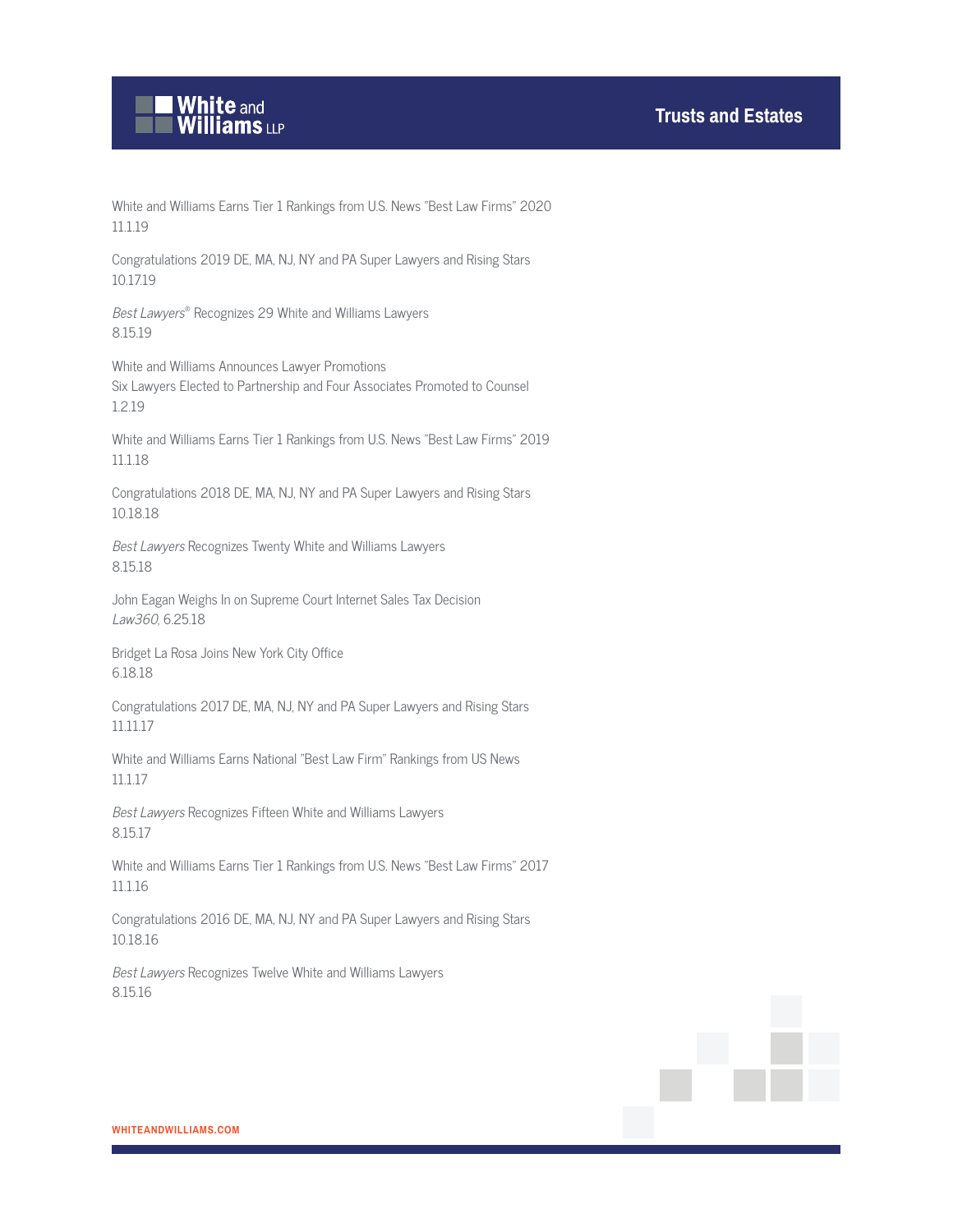# White and<br>Williams LLP

### **PUBLICATIONS**

Pennsylvania Superior Court: No Creditor Protection for Inherited IRAs Tax and Estates Alert, 5.5.22

Gift, Estate and Generation-Skipping Transfer Tax Changes for 2022 Tax and Estates Alert, 3.2.22

Standby Guardianship: An Easy and Essential Part of the Estate Planner's Toolkit The Legal Intelligencer, 2.8.22

2022 Tax Filing Season: Nine Things You Need to Know Tax and Estates Alert, 1.27.22

Biden's American Families Plan to Partially Eliminate Stepped Up Basis Tax and Estates Alert, 8.3.21

The Powerful Power of Attorney: Changes Coming in New York State Real Estate and Tax and Estates Alert, 5.4.21

Pennsylvania's New Revised Uniform Fiduciary Access to Digital Assets Act Tax and Estates Alert, 1.5.21

Estate Planning Toolbox: Spousal Lifetime Access Trust (SLAT) Tax and Estates Alert, 11.2.20

Pre-Election Tax Planning Tax and Estates Alert, 10.15.20

Estate Planning Considerations During the Coronavirus Pandemic Tax and Estates Alert, 4.20.20

Federal Tax Return Filing and Payment Update IRS Notice 2020-23 Tax and Estates Alert, 4.14.20

IRS Releases Gift Tax and Generation-Skipping Transfer Tax Filing and Payment Relief Tax and Estates Alert, 3.30.20

IRS Extends Certain Contribution Deadlines Tax and Estates Alert, 3.25.20

New Jersey Enacts Aid in Dying Act Tax and Estates Alert, 8.5.19

Philadelphia Taxpayers Win Challenge to City's Discriminatory Tax Assessments of Commercial Properties Real Estate Alert, 7.18.19

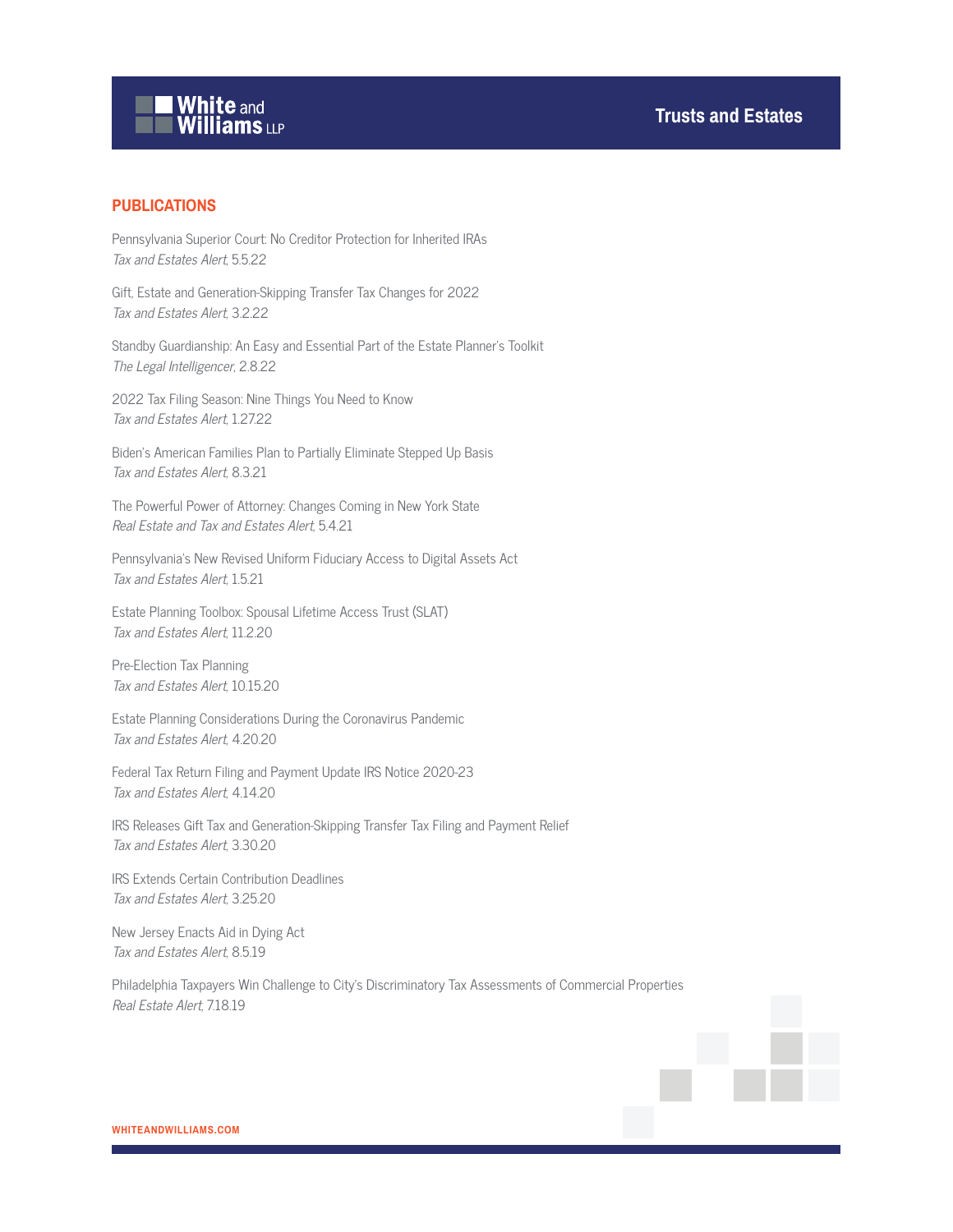

Opportunity Zone Tax Incentives: Significant Guidance from the IRS Taking Care of Business, 11.5.18

Possible Real Estate and Use and Occupancy Tax Relief for Philadelphia Commercial and Industrial Property Owners Tax and Estates Alert, 9.5.17

Revised Common Level Ratios Provide Opportunity for Tax Savings Tax Alert, 6.26.17

Pennsylvania Partnership and LLC Law Revised Spring 2017

Proposed Federal Income Tax Reform: Who Will the Winners and Losers Be? Tax and Estates Alert, 2.17.17

The End of an Era for New Jersey Estate Tax: A Tax Cut Followed Closely by Repeal Tax and Estates Alert, 12.30.16

Philadelphia Revises Realty Transfer Tax Treatment of Acquired Real Estate Companies Real Estate Alert, 12.27.16

Executing Documents with Powers of Attorney and Confessions of Judgment in PA Just Got Easier Real Estate Alert, 10.25.16

School District of Philadelphia to Challenge Real Estate Tax Assessments Tax and Real Estate Alert, 9.30.16

In a Welcome Change, IRS Relaxes Section 83(b) Election Requirements Tax and Estates Alert, 8.23.16

IRS Reverses Position on "Bad Boy" Guarantees Tax and Finance Alert, 5.16.16

"Bad Boy" Guarantees Reviewed by the IRS Tax and Finance Alert, 3.22.16

Pennsylvania Eliminates Capital Stock and Foreign Franchise Tax Tax and Estates Alert, 2.16.16

### **EVENTS**

Estate Planning 101 New York City Bar's Bridge-the-Gap Program, 9.28.21

Estate Planning 101 New York City Bar's Bridge-the-Gap Program, 10.13.20